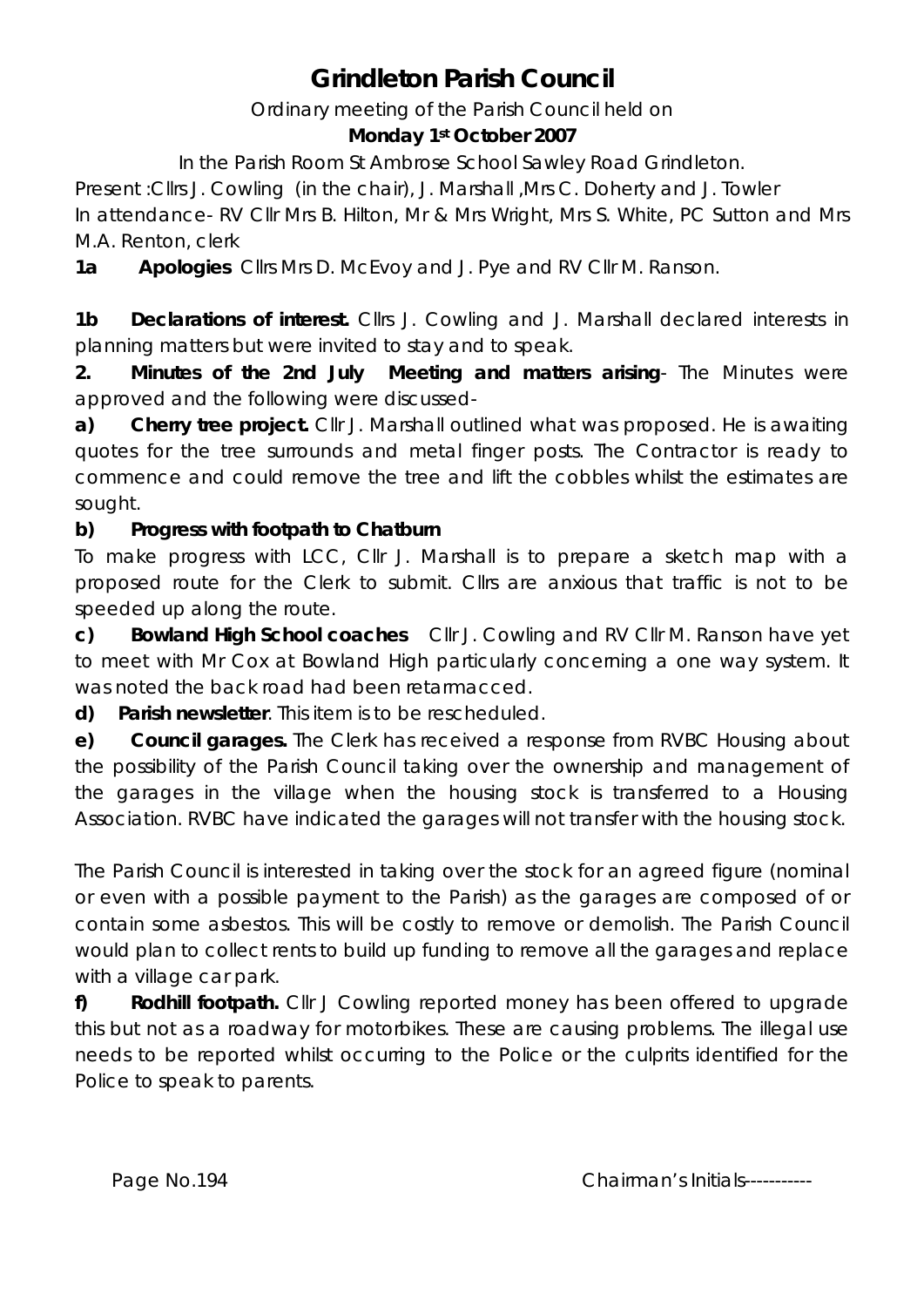The site is difficult to access and signs concerning usage get ripped down. Confirmation of the legal status and suitable signage need to be referred to LCC by the Clerk.

**3. Parish Council Vacancy to fill.** As Mr K. Hutton had not responded to a second letter, the vacancy is to be advertised and candidates considered at the next meeting (in December).

**4. Parish Plan** Cllr J. Marshall informed the meeting the questionnaire is nearing completion. It then needs to be printed and sent out to all households to obtain views on a wide range of topics to see what villagers are interested in.

## **5. Planning Matters since the last meeting**

# **5.1 Current Planning Application to be determined**

**5.1.1 Application 3/2007/0888 for Proposed stable etc at Bamber Lane Ends Grindleton.** This application has created neighbour concern. A letter from Mr & Mrs Parkinson was read out at the meeting expressing concerns about the following-some residents wanted a dark green roof rather than the proposed dark grey; the visibility onto the access lane was felt to be poor ( Cllr J. Marshall disagreed with that point); the building seemed oversize in relation to both the proposed use and the nearby house and the location in the midst of dwellings was thought unsuitable. Cllrs listened to these points and would take them into account when responding. Residents were urged to send in their own views.

## **5.2 Comments made on applications received were noted.**

**5.2.1 3/2007/0558 Sawley Quaker Meeting House Grindleton Road Sawley**  Replacement of greenhouse and garden shed with timber garden office.

The Parish Council had no objections to this development.

**5.2.2 Planning Appication 3/2007/0645 3 Hartley Fold Grindleton –Modifications to existing planning consent 3/2006/0846P.** Change to surface treatment to one wall and reduction in size.

The Parish Council had no objections to this development.

# **5.2.3 Planning Application 3/2007/0691 Greendale Mill Buck St Grindleton BB7 4QR.**  Personal storage facility. Resubmission of application 3/2007/0539P.

The Parish Council had no objections to this development.

# **5.2.4 Planning Appication 3/2007/0738 Grindleton Cof E School Sawley Road Grindleton**

Extension to form new library/small group area, WC and cloaks/changing facility along with a new entrance. New pedestrian access,footway and crossing zone and new double yellow lines to highway.

The Parish Council had no objections to this development.

**5.2.5 Planning Application 3/2007/0812 The Buck Inn Sawley Road Grindleton**  Installation of a new stainless steel extract system with galvanised ductwork and

Page No.195 **Chairman's Initials-----------**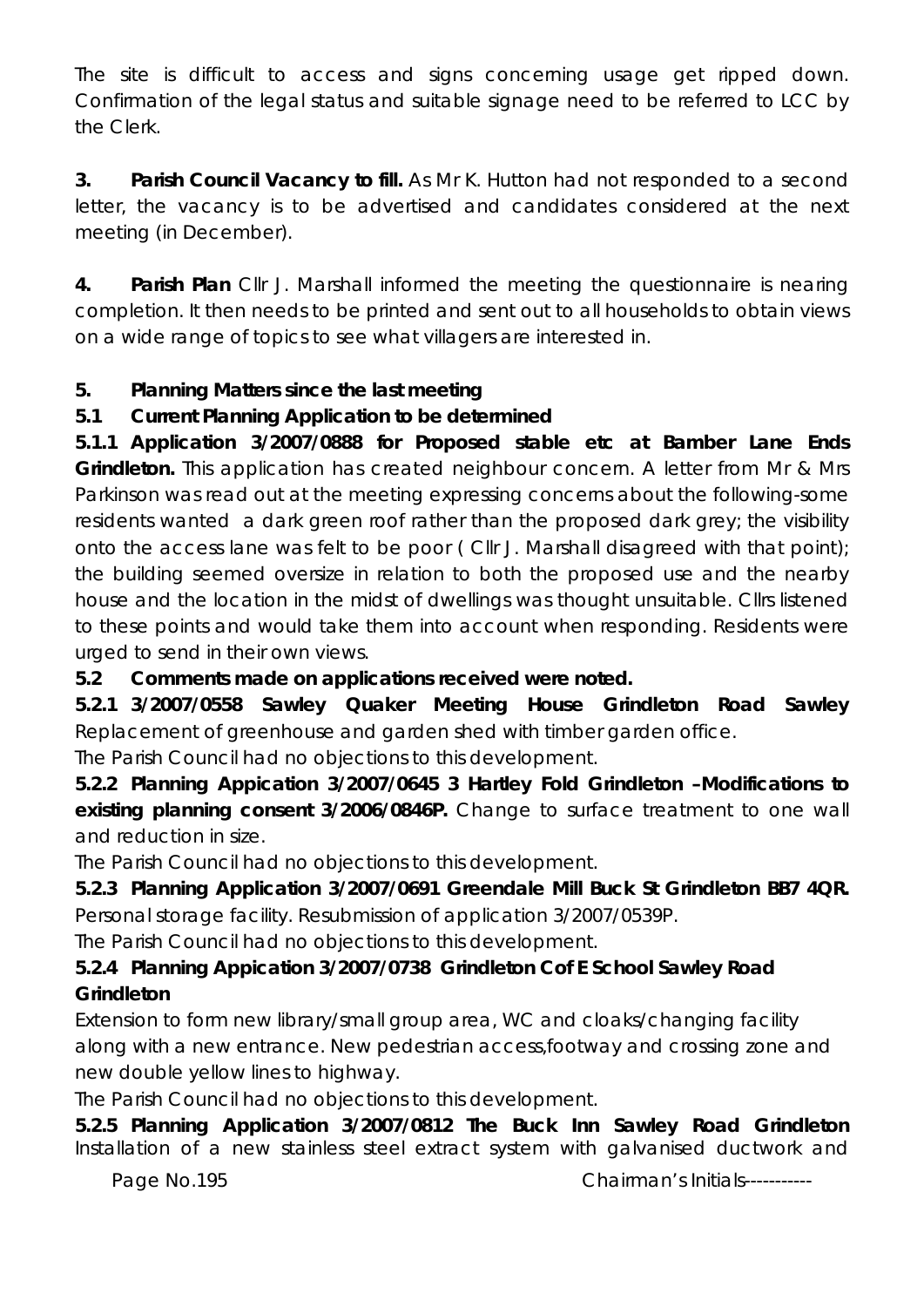associated fittings to exhaust fumes from the kitchen away from neighbouring properties.

These plans related to work on the extract unit which had already been carried out to the Parish Council's requirements and therefore this planning application was retrospective. There were no objections.

#### **5.2.6 Planning application 3/2007/0855 Proposed erection of concrete frame building in farm yard to provide agricultural hay and implement store** at **Higher Cross Farm Bolton by Bowland**

The Parish Council had no objections.

**5.3 Planning Decisions received were noted as follows:** 

#### **5.3.1 Application 3/2007/0205 Erection of office block Resubmission at Land at The Spinney Grindleton**

**Decision-**1. Development must be begun within 3 years.

2. Shall be used for offices and no other purposes.

3. Details of any external lighting to be approved in writing.

4. Site access, carparking and turning areas to be surfaced in accordance with a scheme to be approved by RVBC.

5. Specifications of walling, glazing and roofing to be approved.

6. No development until landscaping including where possible retention of existing trees has been approved. Approved scheme to be implemented in 1st planting season.

7. Surface water from parking areas into trapped gullies to prevent pollution.

8. Prior to works all trees identified for protection.

9. Prior to development, scheme for gateway to car park to be approved.

10. Within 6 months of occupation, production of a full travel plan.

11. Finished slab level to be above 66.5m above AOD.

**5.3.2 Application 3/2007/0316 Change wooden windows and doors to uPVC at Wythenstocks Barn Back Lane Grindleton BB7 4RW** 

**Decision-**1. **Refused**. Materials inappropriate to character of the barn conversion and appearance of the Conservation Area.

**5.3.3 Application 3/2007/0324 Single storey extension to form snooker room and garage with glazed link to existing dwelling at Duck House Farm Brow Top Grindleton Decision-**1. Development must be begun within 3 years.

2. Building to be faced in natural stone and roofed in natural blue slate unless agreed otherwise by RVBC.

3. All new windows to be in timber and remain so. Details to be approved prior to works.

4. Precise specifications/ samples for the 'Link' building.

5. Implemented in accordance with letter received 11th June 2007.

**5.3.4 Application** 3/2007/0325 Demolition of dilapidated workshop and construction of single storey holiday cottage at Harrop Fold Farm Harrop Fold Bolton by Bowland

Page No.196 Chairman's Initials------------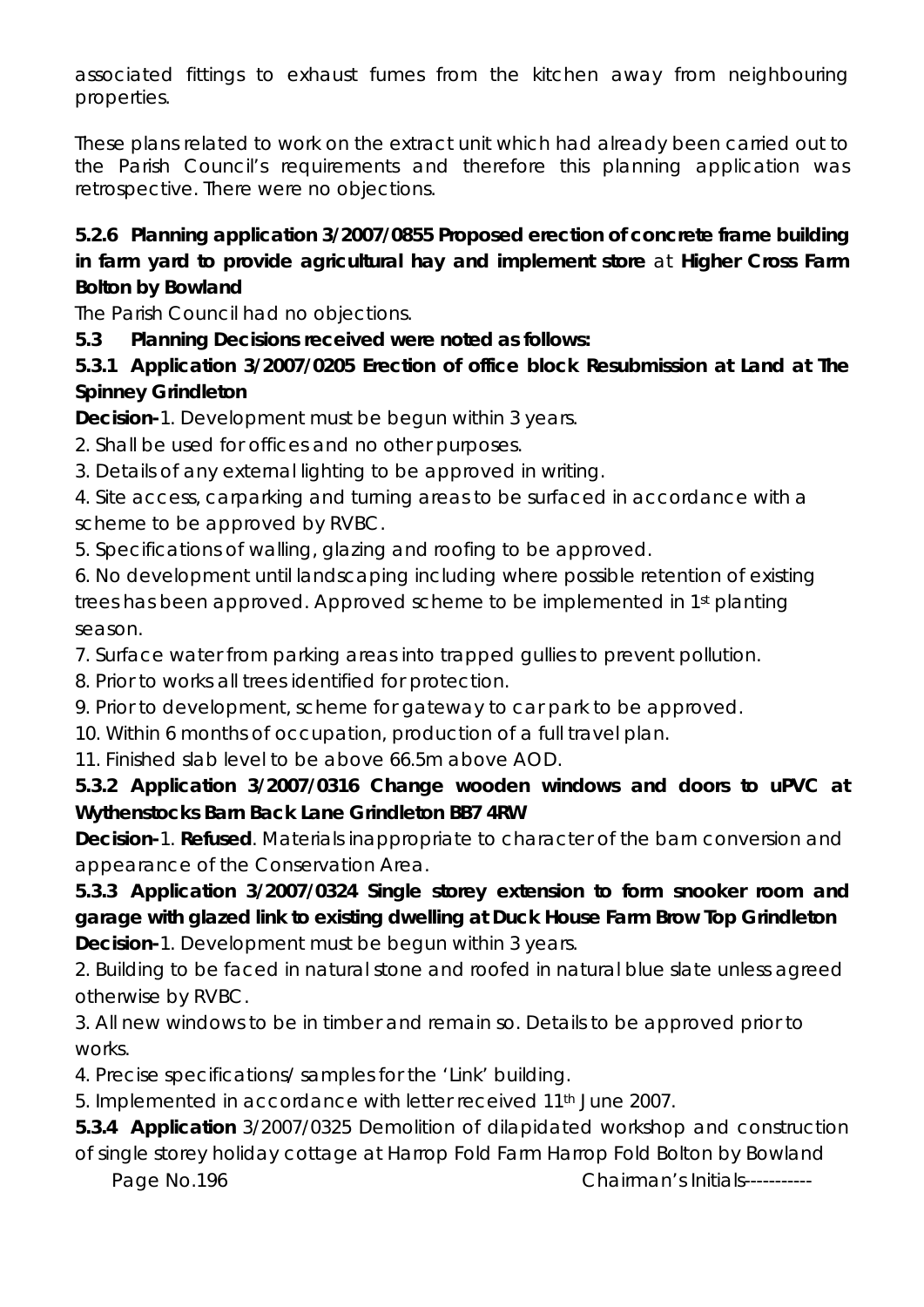**Decision-**1. Development must be begun within 3 years.

2. The unit of accommodation not to be let or occupied by any one person or group for continuous period of 3 months in any 12 months and not to be used as a permanent dwelling.

3. Precise specifications/samples of walling and roofing to be approved by RVBC.

4. Any further extensions and/or alterations require formal written consent..

5. Any future additional structures, hard standing or fences not to be carried out without formal consent.

6. No development until a scheme for disposal of foul and surface water has been approved.

7. Details of the landscaping scheme including where possible retention of existing trees to be approved prior to development. Implementation to occur in 1st planting season following occupation or use of the development.

**5.3.5 Application 3/2007/0448 Removal of condition No 3 of Planning consent 3/2002/0616P at Greendale Mill Buck St Grindleton** 

**Refused-**1. Detriment of road safety.

**5.3.6 Application 3/2007/0558 Replacement of greenhouse and garden shed with timber garden office at Sawley Quaker Meeting House Grindleton Rd Sawley** 

**Refused-**1. Harmful to the setting of the listed building because of its incongruous and unsympathetic siting in the front garden area.

## **6 Financial Matters**

**6.1-** The following payments were approved-

| £40.00            | St Ambrose PCC                           | 4 further meetings of Parish<br>Plan (1 of these already<br>held) |
|-------------------|------------------------------------------|-------------------------------------------------------------------|
| £250.00<br>£9.36  | Clerks Salary (3mths)<br>Clerks expenses | Total payment = $£259.36$                                         |
| £21.89            | Reimburse Clerk for payment made         | United Utilities-allotment<br>water                               |
| £120.00<br>£21.00 | <b>BDO Stoy Hayward LLP</b>              | Annual audit fee<br>VAT thereon<br>Total due= $£141.00$           |
| £462.25           | Total                                    |                                                                   |

# **7. Policing in the Village.**

- **7.1** PC Sutton was in attendance and listened to concerns of a **local spate of burglaries** which may have a local input. PC Sutton was keen to promote Neighbourhood Watch Scheme(s). Details are to be received. These require multiple local coordinators for continuity. These rely on taking notes and ringing round to their neighbours.
- **7.2 Speeding** This is still a serious concern. Cllrs were unhappy that the 'Smiley Face' Speed Indicator is not currently in use due to Health and Safety issues.PC Sutton informed the meeting, there is one speed gun for Ribble Valley and Great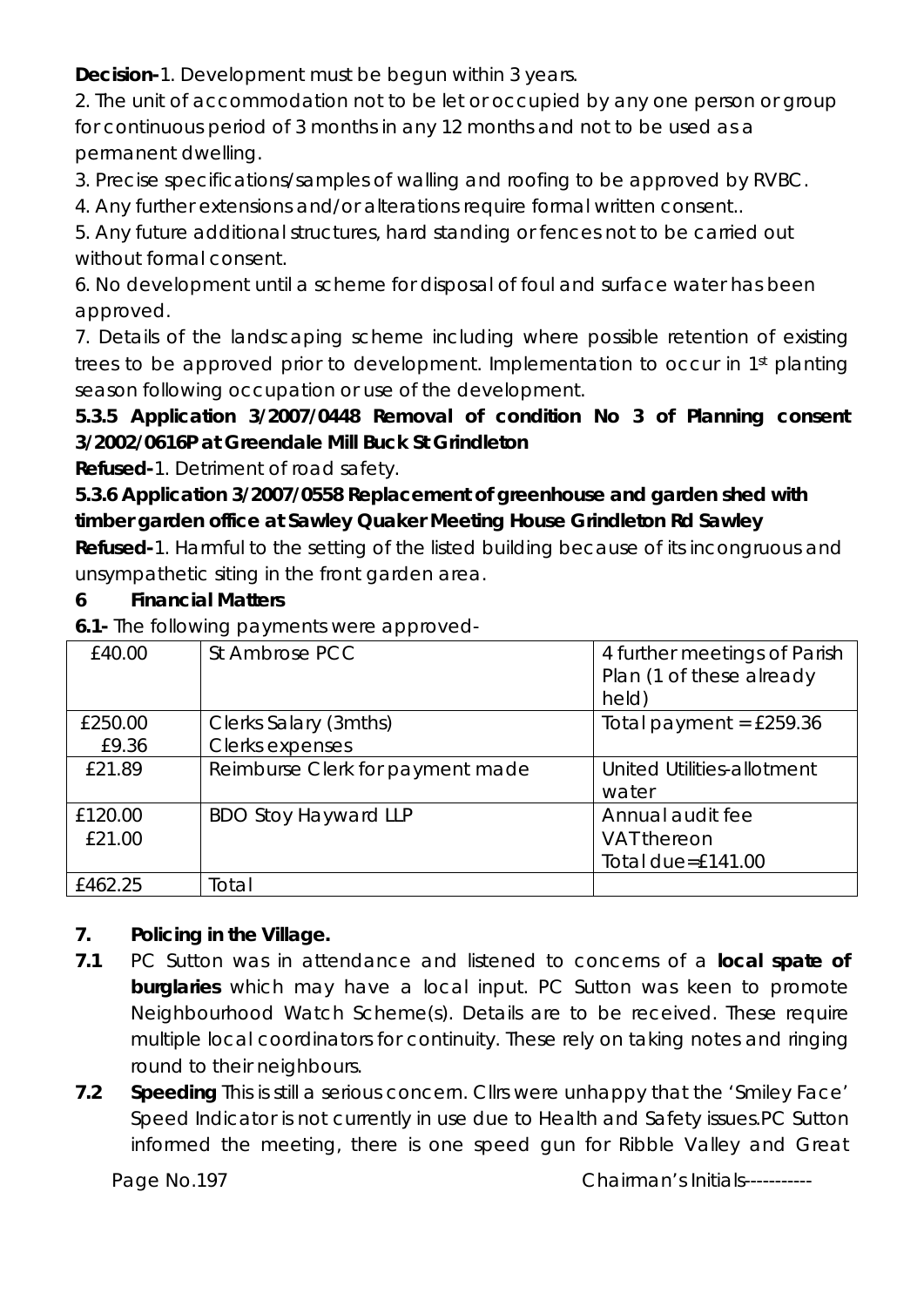Harwood available to the Police. More regular use of the 'Smiley Face' is thought worthwhile.

- **7.3 Parked cars on the bus areas.** These spaces are regularly abused. Cllrs would like police notices applied to these cars. One problem vehicle is the Travel for All bus often parked opposite the Buck Inn.
- **7.4 Hedges onto footpaths** These are the responsibility of the owners and need enforcing through LCC or RVBC as well as 'encouraged' through the Annual newsletter.

#### **8. Correspondence requiring action**

**8.1** Invitation to **Mersey Basin Campaign** forum at Woodlands Conference Centre Chorley on Thurs 1st November 9.15am to 2pm then an option to visit Hesketh Outmarsh. Cllr J. Cowling is considering attending this. This item raised attention to Greendale Wood which is likely to be extended. The Clerk is asked to write thanking Mr & Mrs Cann for this facility.

8.2 **Campaign to Protect Rural England** have written to see if the Parish Council wishes to rejoin at £27 p.a. Cllr J. Cowling will look at this for the next meeting.

8.3 **Ribble Valley Citizens Advice Bureau** Newsletter. It was noted with sadness that their manager for 18years, Shirley Wallbank had died in post.

**8.4 Bowland Pennine Mountain Rescue Team** are seeking assistance with volunteers to promote fundraising.

**8.5 Chairmanship Workshop.** Training to be held at Howick House Penwortham on 13<sup>th</sup> November at £20 from 7-9pm. No one wished to attend this course.

**8.6 Community Futures** Grant programme for Rural Communities. Cllr Mrs C.Doherty knew of this and similar grants from the Craven Trust for the playing field schemes.

**8.7 Lancashire Fire & Rescue Service** Consultation questionnaire is to be completed.

**8.8 Ribble Valley Strategic Partnership Sustainable Community Strategy.** This document is for discussion and views to RVBC. Cllr J. Cowling is looking at this.

**8.9 Lancashire Partnership- Strategy for an ageing population** has issued its papers electronically for accessing. RV Cllr Mrs B. Hilton Informed the meeting there is to be a formal launch of this strategy.

#### **9 Reports from representatives.**

**9.1 Playing fields.** Cllr Mrs C. Doherty reported that monies were now available for the tennis courts and refencing. Further funds are needed for lineage by next May. Floodlighting is not currently proposed as this is felt to be a neighbour nuisance. The bonfire is not certain due to safety issues and supply of pallets but there will be fireworks on 5<sup>th</sup> November.

**9.2 Parish Liaison Committee.** Cllr J Cowling had attended with RV Cllr M. Ranson. He outlined the timetable for the 2009 switchover to digital TV which will require a box costing about £20 or a digital TV. The signal will improve.